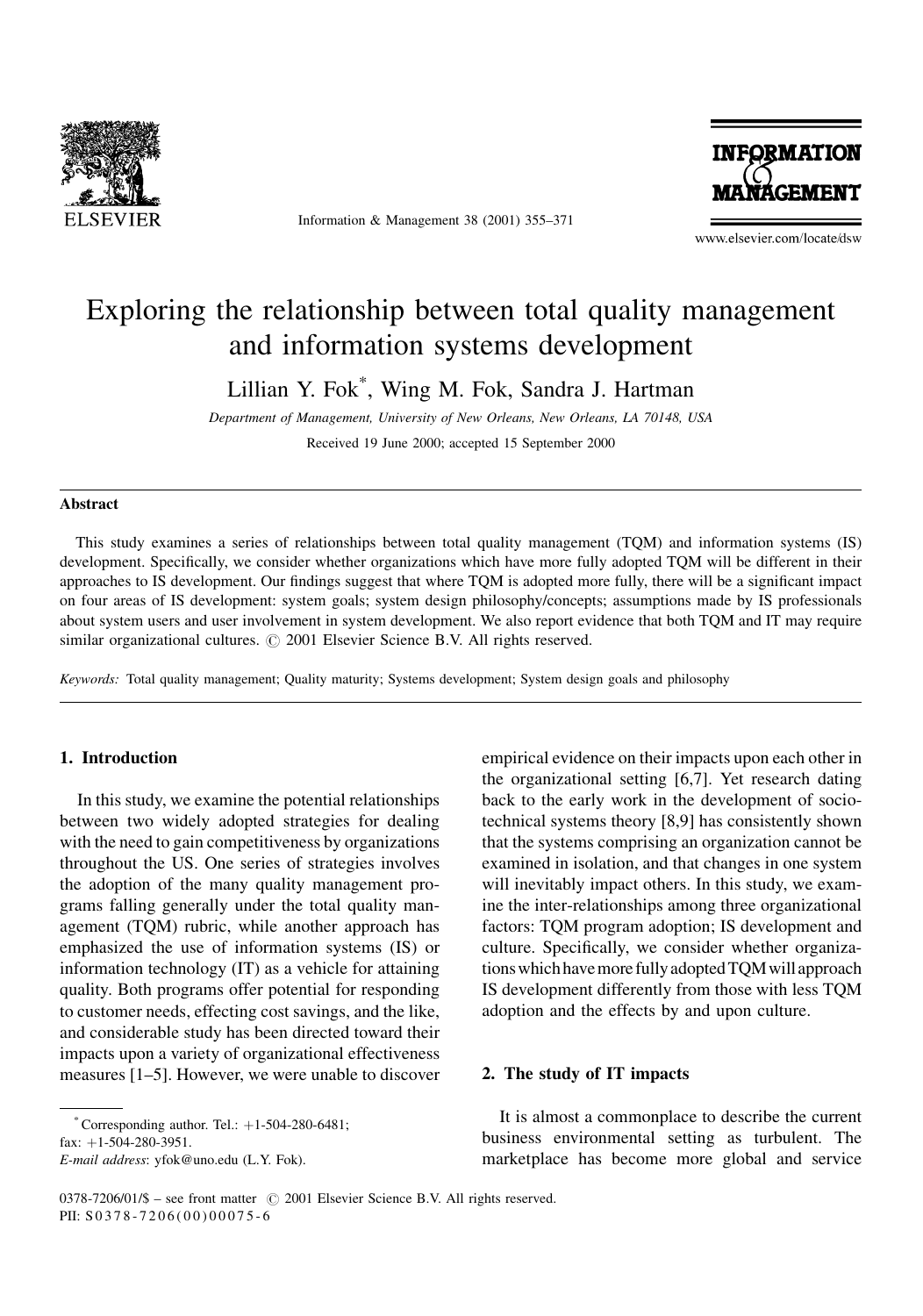oriented; consumers' tastes have become more demanding and sophisticated; the work force has become more mature and diverse. Many US firms have found it increasingly difficult to compete under these conditions  $[10-15]$ . To survive in the current business environment, many organizations have found it necessary to look for ways to enhance productivity and responsiveness in order to restore their competitiveness and to improve their financial performance. Many have looked to IT as a panacea. IT has been used as a means to increase productivity, improve quality, enhance the organization's competitive edge, increase service, and reduce costs  $[10, 12, 16, 17]$ . The road to success through IT has proved anything, but a universal cure for many companies, however. For many, heavy investment was made in computer hardware and software with the belief that a powerful computerized system could solve what were, in effect, organizational problems. Where organizational factors led to an inability to respond throughout the organization to the fast changing IS technology, however, the technology itself became a critical factor leading to eventual failure.

In contrast, the companies that used IT successfully were those that used it proactively and strategically. These companies used IT in all aspects of organizational functions, from order entry to after-sales services. Moreover, some companies used IT to develop distinctive competence in their industries. For example. Wal-Mart has been able to achieve an efficient reordering system through connecting their stores' point of sales terminals to their computerized inventory management system. Sears, at one point in time, used the data base developed from their catalogue business to develop their financial business. By so doing, these companies gained competitiveness [18].

Ever since IT became widely accepted as essential to organizational effectiveness, its relationship to the organization's competitiveness has been an area of interest to researchers. Many descriptive and prescriptive researches have appeared in journals in the past two decades [18,19-22]. Most research in the IS technology area, however, has tended to view IS in isolation and to concentrate on how to develop and implement successful IS systems within the organization. While a few researchers have pointed out that synergies could be achieved if IS is developed in the TQM environment [6,7], there has been very limited

effort on investigating empirically the impact of TOM on IS development.

### 3. The study of TQM impacts

An alternative approach to improve competitiveness has been the adoption of TQM, as many US companies have come to realize that improved quality is an essential ingredient for successful global competition [1–5]. TQM has been widely adopted as an integrative management philosophy aimed at continuously improving the quality of products and processes to meet or exceed customer expectations [23]. Under TQM, organizations began to emphasize the importance of satisfying the needs of customers, both internal and external. Companies began to evolve from vertical functional silos toward a horizontal process orientation. Under TQM, employees are asked not only to participate in decision making, they are empowered to make their own decisions. For the most part, organizations embracing concepts of quality reported that they were able to turn their previous quality problems around.

TQM success stories suggest that, if implemented appropriately, TQM has the potential to not only increase competitiveness, but also to improve organizational effectiveness and, in most cases, produce more satisfied customers as well as employees. TQM success stories have been reported in manufacturing, health care, education, banking, and government agencies [1,13,23-27]. However, not all organizations that adopted TOM were successful in their undertaking. The primary reasons cited for the failures include the lack of top management commitment, unrealistic expectations about the time frame and cost of TQM implementation, failure to develop and sustain a quality-oriented culture, and lack of employee cooperation and motivation [25,28–33]. In effect, problems such as these suggest that *quali*tative problems with TQM implementation may lead to situations where the organization claims to be "on TQM" but, in fact, TQM has not been adequately adopted. Analysis of organizations utilizing IS or TQM effectively suggests that successful adoption, in both cases, requires more than simply incorporating the "tools". In the case of TQM, the need for embracing a qualitative component, the TQM philosophy, is